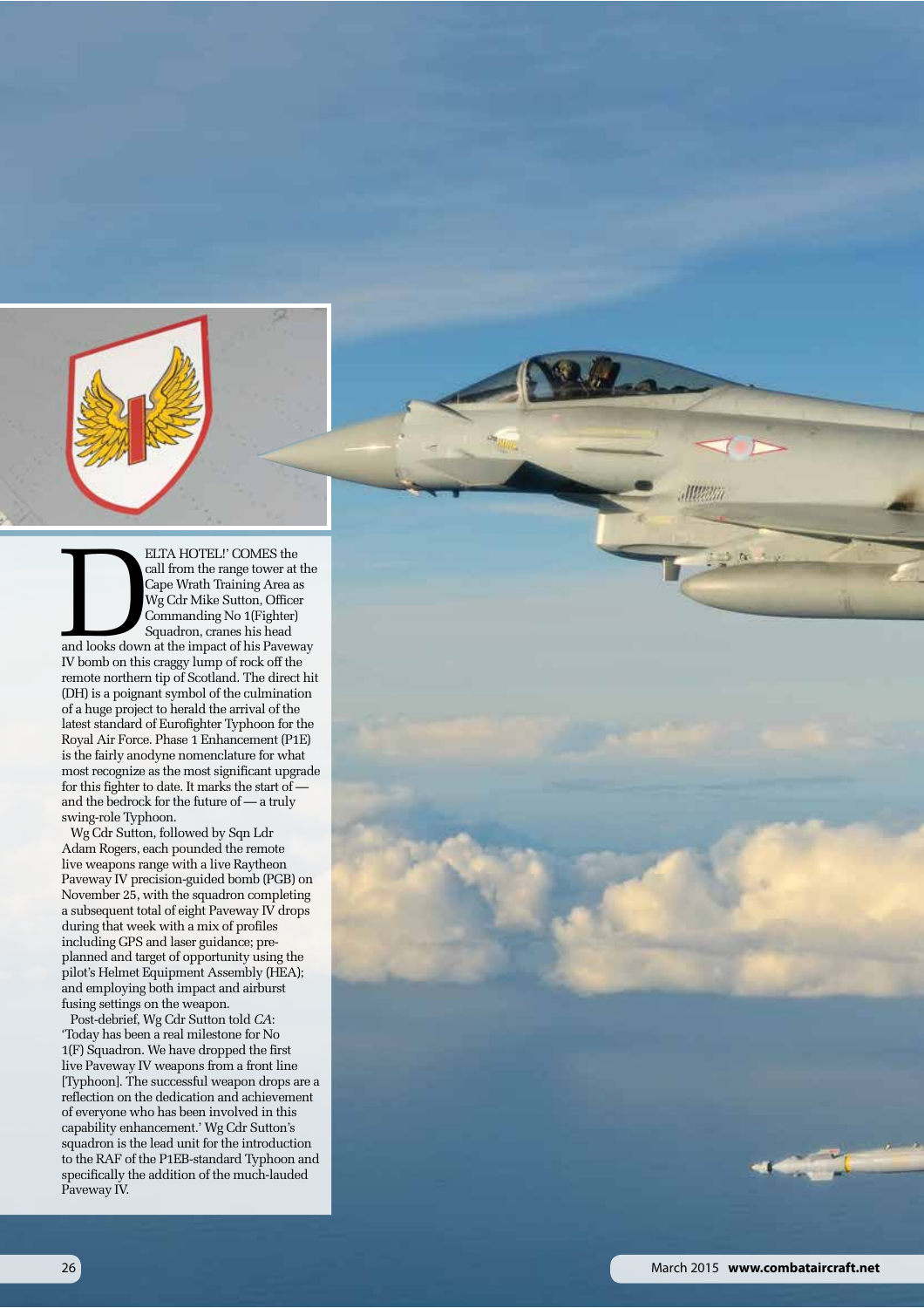**Wg Cdr Mike Sutton, Officer Commanding No** 1(F) Squadron drops the first live Paveway IV<br>from an in-service **Eurofighter Typhoon.** 



FC

0

ZK335

ß.

ï

The Royal Air Force's No 1(Fighter) Squadron, based at RAF Lossiemouth in Scotland, is living up to its name in being the first to take the truly multi-role version of this fighter into service. Combat Aircraft's editor joins the squadron as it tales the Typhoon into the next generation.

report and photos: Jamie Hunter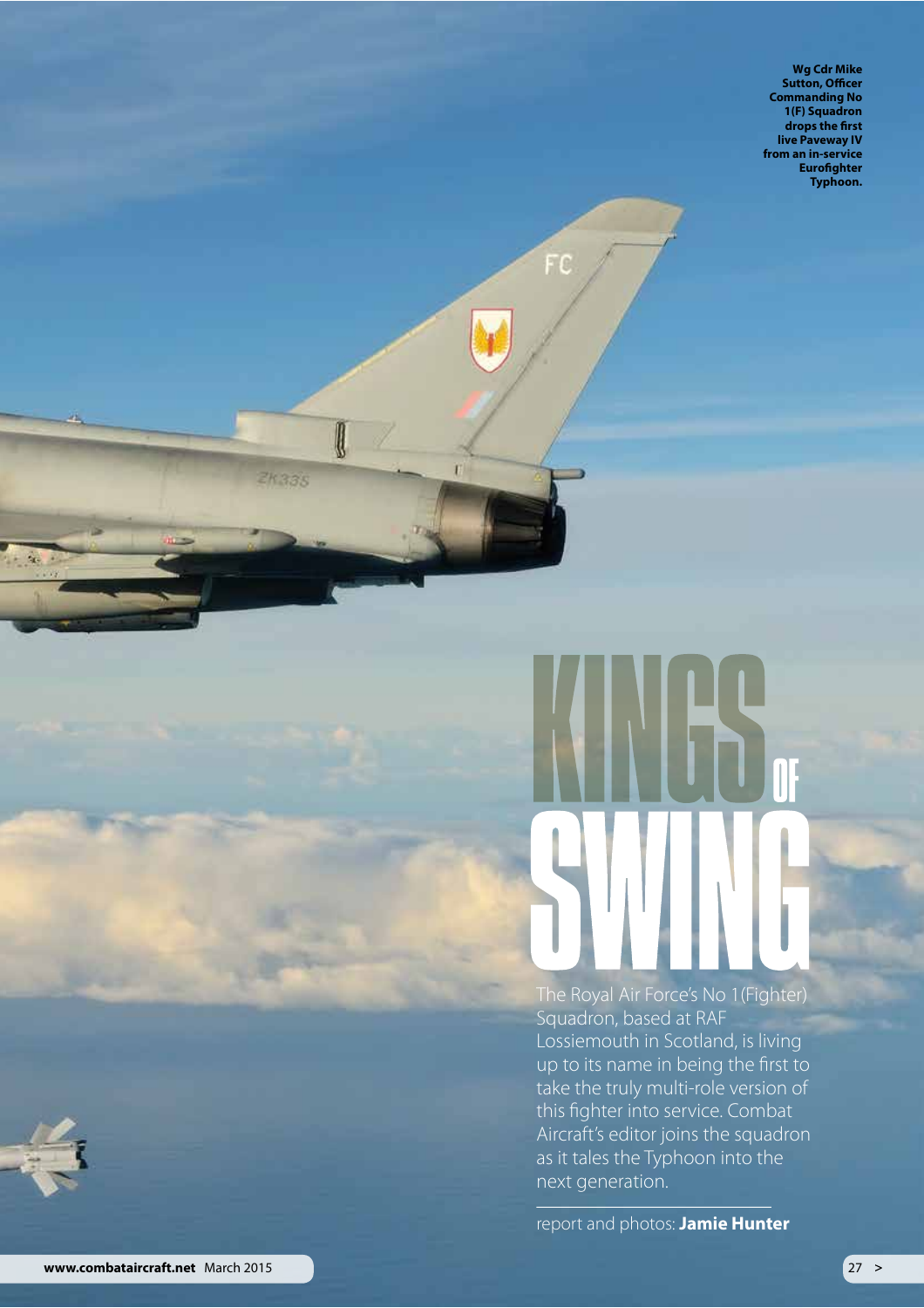

## Going multi-role

Although earlier RAF Tranche 1 Typhoons received a so-called 'austere' precision-strike capability as far back as 2007 to add to the Typhoon's undoubted air-to-air prowess, it was very much a bolt-on application of the Litening III Laser Designator Pod (LDP) and the older Enhanced Paveway II (EPW2) bomb. Wg Cdr Sutton was involved back then as he is now with the latest capability. 'We had EPW2 on the aeroplane and with the Litening pod we could self designate those bombs. That capability was proven over Libya during Operation 'Ellamy' in 2011.' He continued: 'The austere integration was a bit clunky and better set up to do one or the other mission.' An improved and better-honed swing-role capability was always envisaged for the newer Tranche 2 Typhoons and this is what P1EB is all about. 'What we have now is a much more potent, accurate and discriminate capability with the Paveway IV.'

Broadly, the P1EB upgrade brings a wider air-to-surface capability for the Tranche 2 Typhoon, but it goes beyond simply adding Paveway IV, it additionally injects enhancements to the Litening III and to the HEA so the two can be used seamlessly to visually identify air tracks at long range, as well as identifying, tracking and targeting points on the ground. The Typhoon can also now release four weapons on different targets in a single pass.

Flt Lt Ben Durham is a Qualified Weapons Instructor (QWI) on No 1(F) Squadron, and is part of the squadron's P1EB Implementation Team. He added: 'From someone who flew in Libya in Tranche 1 [Typhoons] with EPW2, there are some marked differences [in P1EB]. With the Paveway IV we can now select weapon impact angles and lines of attack, as well as change fuse settings in the cockpit — with that much flexibility we are much more useful to a commander.' Comparing the old standard with the new, Flt Lt Durham said: 'If we are told about a target, with P1EB I can look into the target area with my HEA, slew the pod to my helmet, use the pod to generate the target coordinates, and that is accepted straight into the jet and passed to the weapon. With P1EB we can do lots of tasks

This image: **The socalled P1EB upgrade combines a seamless integration of the Paveway IV and the Litening III laser designator pod (LDP).**

Above left: **Transiting over the Moray Firth from RAF Lossiemouth to the ranges for the frst drop.**

Above: **Wg Cdr Sutton prepares to make his frst run attack (FRA) on the Cape Wrath Training Area.**

Right: **Wg Cdr Sutton pre-fights the Paveway IV bomb ahead of the frst mission.**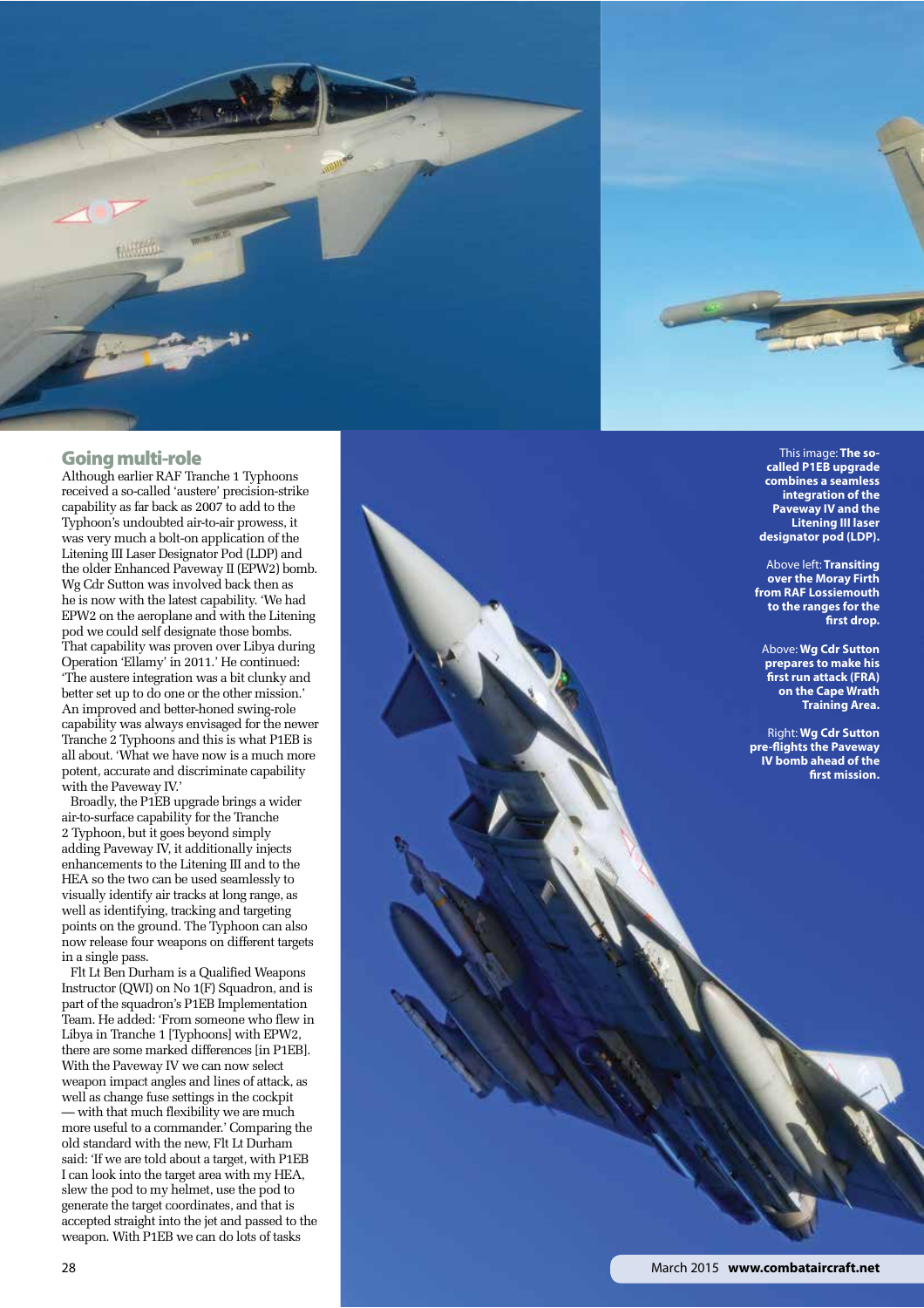

simultaneously.'

As well as the increased functionality for air-to-ground missions, the new standard brings increased air-to-air capability and genuine swing-role missions. Wg Cdr Sutton gave further details. 'You can, with the HEA, look on the ground but you can also slew the LDP to air-to-air tracks for long range VID (Visual Identification). In P1EB we have a true, proven, swing-role capability, whereas before we could to operate air-to-air and airto-ground, with P1EB we can genuinely flick between using our AIM-120 AMRAAM and the Paveway  $\tilde{I}V$  — so we can switch from airto-air to air-to-ground in a fraction of a second.'

Former Tornado GR4 pilot Flt Lt Dan 'Danjo' Jones echoed the positive sentiments on the

swing-role attributes of the Typhoon. 'Coming from the GR4, the integration (with P1EB) is logical and intuitive. You can have the LDP looking at a [ground target], confirming what it is, plus you can be in air-to-air mode monitoring and manipulating the radar. It's one button to transition between the two.'

## Testing the technology

Of course, bringing the advanced swingrole capability online and also ensuring the Typhoon Force is ready to make full use of it is a complex business. With fighter assets in short supply, the RAF's senior officers are all too aware that this is a matter of national interest. Getting the Typhoon and its team just right is what this is all about, and it's all about

*'The successful weapon drops are a reflection on the dedication and achievement of everyone who has been involved in this capability enhancement'* 

**Wg Cdr Mike Sutton**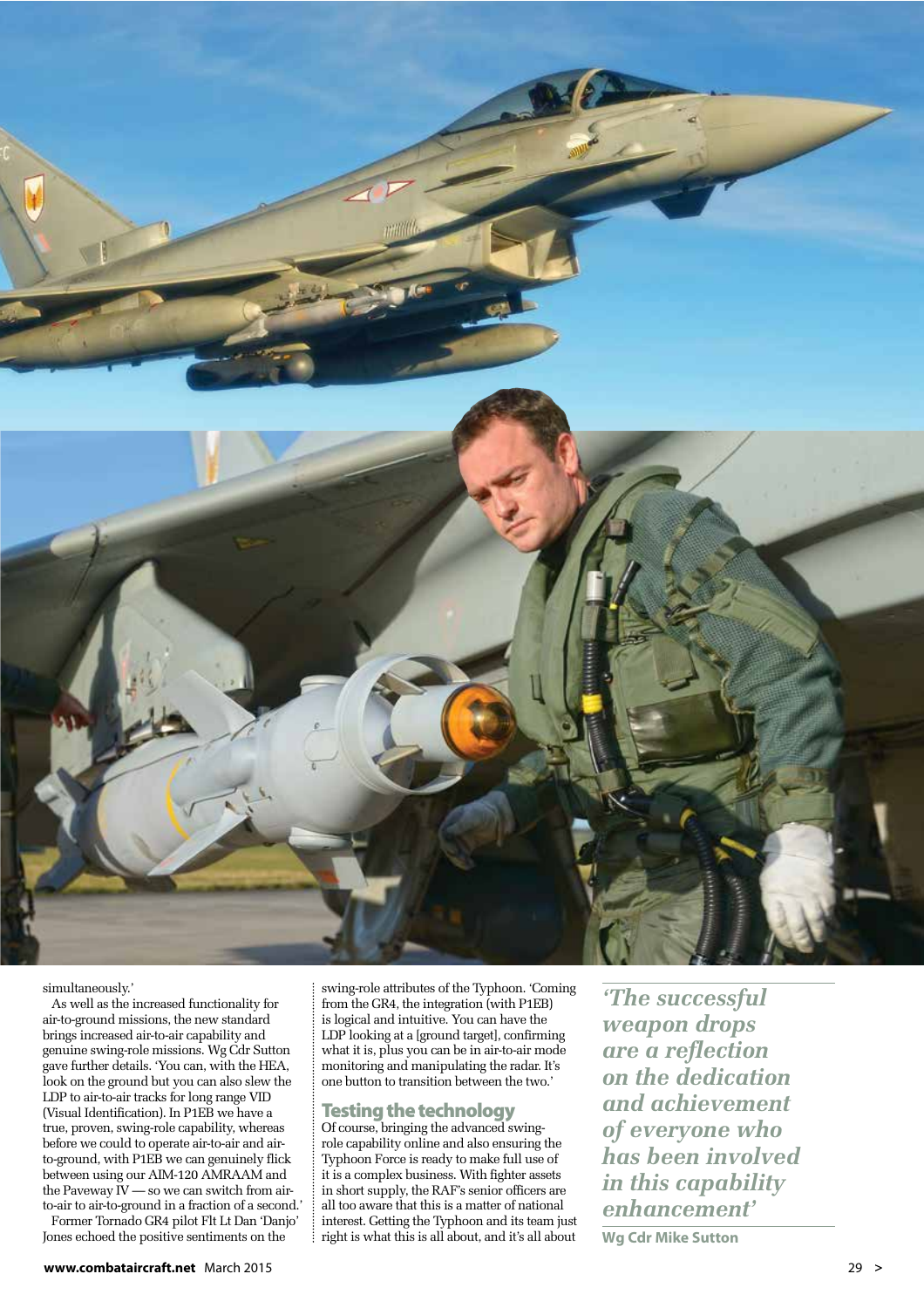building the force for the future.

With P1EB ready on an industrial level by the four partner Eurofighter nations, it was pushed over the wall to the RAF to set about testing, proving and evaluating this bedrock for the future of the Typhoon Force as a swingrole platform. Wg Cdr Sutton explained. 'We have been working closely with No 41(R) Test and Evaluation Squadron (TES) who have been doing trials and tactics work out in the USA with our own pilots embedded, plus working with industry — this has been a real joint effort between those communities.'

This effort culminated in Exercise 'Cerago' in November 2014 ahead of the live drops in Scotland. This included a combination of flight trials in an academic environment at NAWS China Lake, California, with 'very specific trials points' and a subsequent period of operational evaluation (OPEVAL) of P1EB at Nellis AFB, Nevada, working alongside the US Air Force's elite 422nd TES and against the Nellis-based aggressor squadrons to see how the P1EB-standard Typhoon worked and interacted with — and stacked up against other types to effectively rubber stamp the new standard.

Flt Lt Durham was part of the team detached to the US. 'P1EB is quite rare in that the front line took delivery at roughly the same time as the TES. We were also exposed to the initial P1EA standard, which was an interim standard that didn't go into OPEVAL, but that we on the front line were exposed to for about 12 months.

So, pilots from our squadron's P1EB Implementation Team had the privilege

**Armourers load insert Paveway IV bombs for the subsequent releases in November.**

*'If we are told about a target, with P1EB I can look into the target area with my HEA, slew the pod to my helmet, use the pod to generate the target coordinates, and that is accepted straight into the jet and passed to the weapon. With P1EB we can do lots of tasks simultaneously'* 

**Flt Lt Ben Durham**

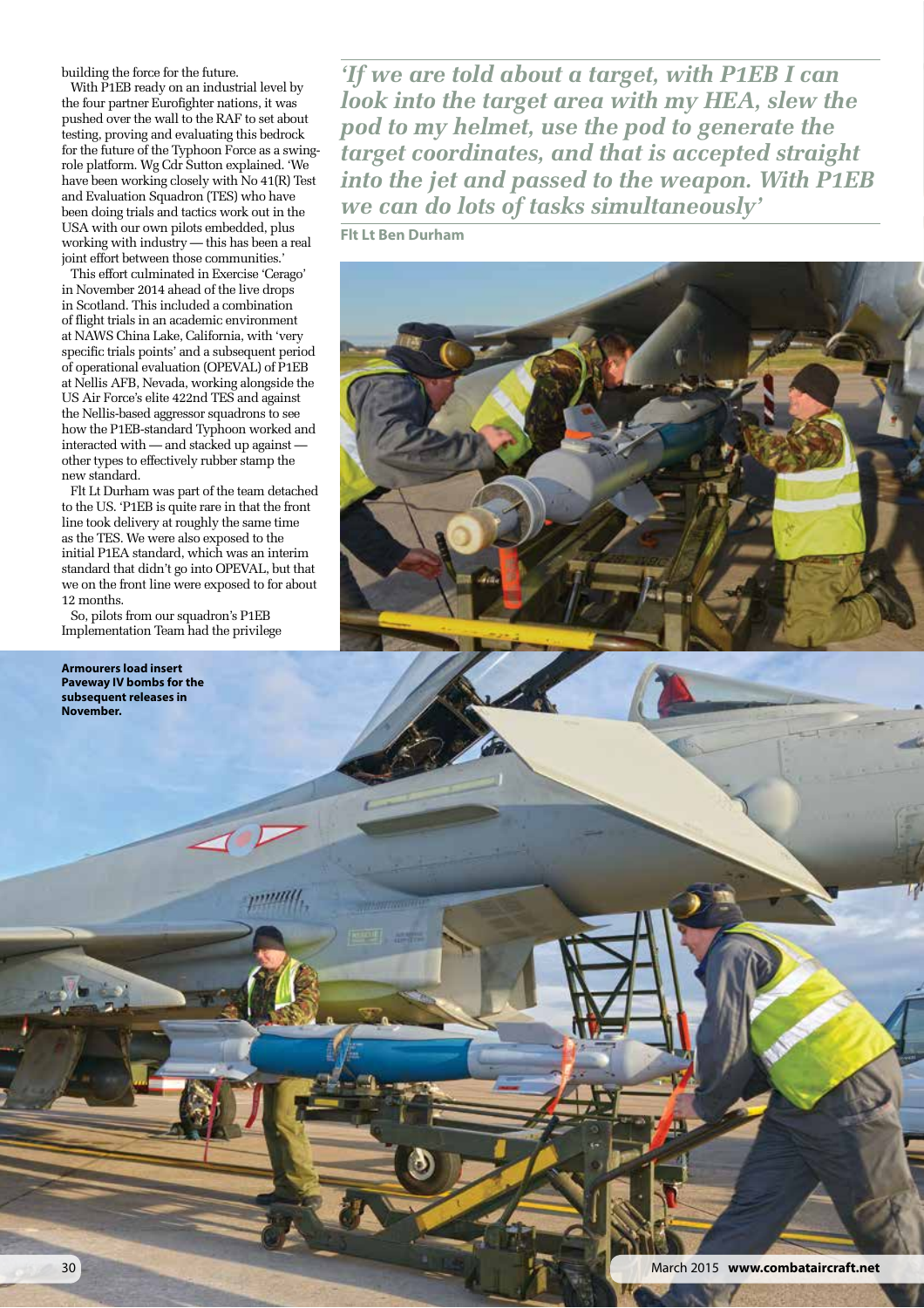

**Pilots outbrief at the engineering control desk at No 1(F) Squadron for their frst Paveway IV releases.**

of joining the TES to support them during their trials in the USA — focusing on P1EB air-to-surface weapon employment, and enhancements to the subsidiary systems such as the DASS (Defensive Aids Sub-System).'

'Once the academic trials were completed at China Lake, the time spent flying on the Nellis ranges tied it all together,' Durham added. 'We were flying in composite air operations (COMAOs) to evaluate if we could fight with the aircraft, drop a bomb, defeat a SAM (Surface to Air Missile) — to effectively stamp

the aircraft standard for the front line.' Clearly by bringing all different parties together the time spent in the USA was hugely productive. 'There were things happening that we'd already experienced on No 1(F) Squadron but that the TES hadn't seen.' Durham said. 'Likewise it was good for us to work with industry, the very people who designed it, to answer any of our questions. Everything we needed was right there.' Indeed, during the detachment Flt Lt Durham and his team wrote up the RAF's new P1EB tactics manual!

## The fnal proving ground

'We are exposing as many pilots as possible [to P1EB], said Wg Cdr Sutton during the Paveway IV drops in November at Lossiemouth. 'We have proved that the front line is capable of employing the Paveway IV and now over the coming weeks we are going to give as many people on the Force as much exposure as possible.'

The squadron rolled straight into Exercise 'Tartan Flag' during the first two weeks of December, the final work up before deploying to the USA in January for the ultimate test of the new-standard Typhoons — a full-up 'Red Flag' at Nellis.

''Tartan Flag' follows hard on the heels of our first Paveway IV drops and there is a real sense of momentum on the squadron and we're looking forward to what will be the pinnacle of the squadron's development on Typhoon to date,' commented Wg Cdr Sutton. '[During 'Tartan Flag'] we are flying large 20 vs 20 missions; eight Typhoons from Lossiemouth plus other aircraft from Coningsby, USAF F-15s from Lakenheath and the RAF Sentinel R1s from Waddington. It is as close as we can get to 'Red Flag' — true swing-role training — an air-to-air sweep, fighting to our targets, dropping multiple weapons and fighting our way out.'

The Stateside deployment to 'Red Flag' is seen as the final stage in rolling out this latest standard of jet to fulfill an Interim Force 2015 (IF15) milestone. Plans are afoot for the squadron to release a further 25 Paveway IVs during their deployment to the USA as the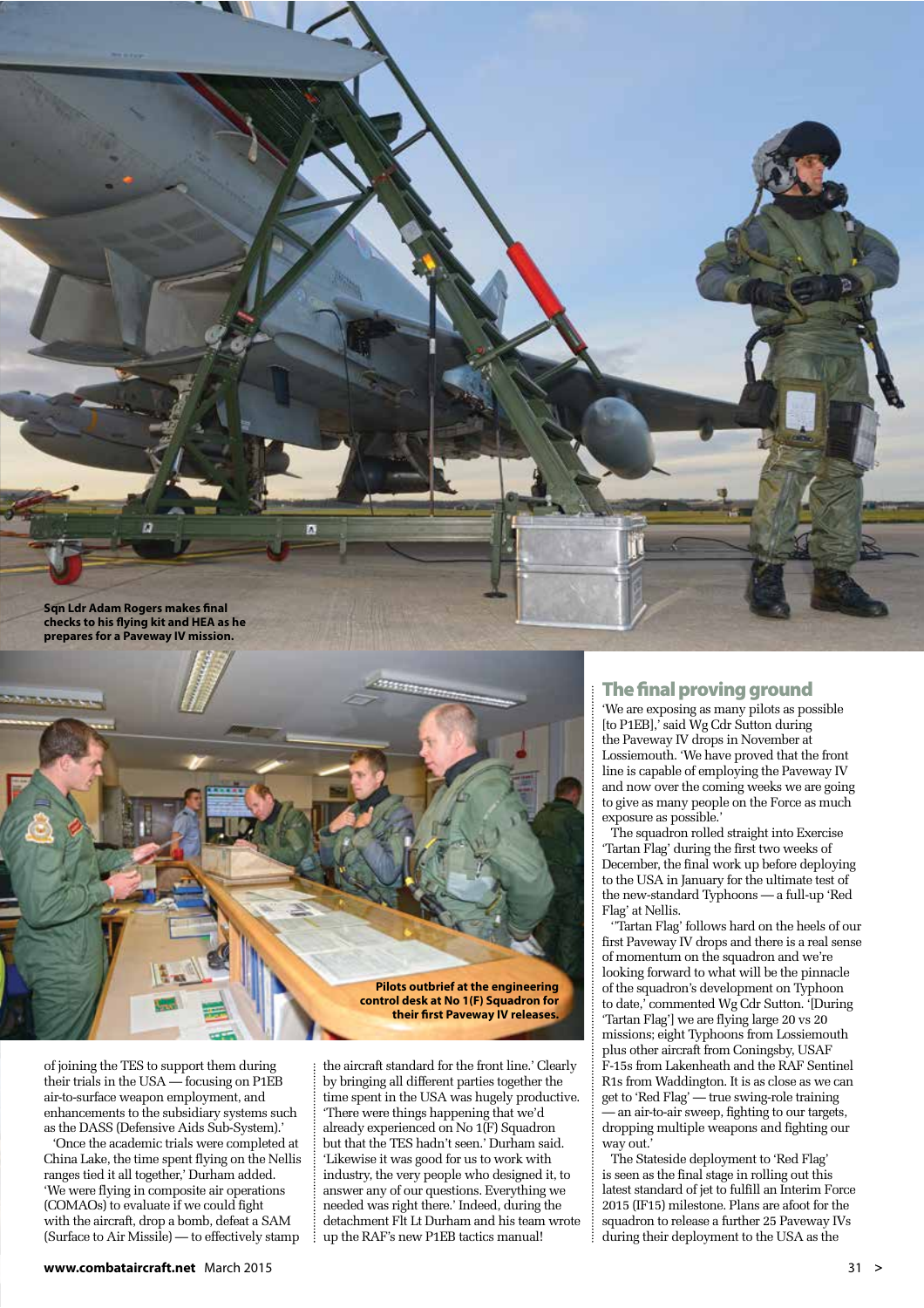



This image: **Golden winter sunlight bathes this No 1(F) Squadron Typhoon on the fight line at RAF Lossiemouth.**

Above: **Mission accomplished. A No 1(F) Squadron Typhoon skirts the beautiful beaches of Northern Scotland as it heads back to RAF Lossiemouth.**

Left: **Flt Lt Ben Durham is a qualifed weapons instructor on No 1(F) Squadron.**

Lossiemouth Wing's Tranche 2 Typhoons conduct the first fully swing-role training sorties, day and night, as they pave the way to full multi-role declaration on April 1. 'We will take a representative cross section of the front line into a heavily contested, degraded, environment to prove we can operate at this high standard so the Force Commander can declare, with confidence, that both the aircraft and the squadrons are ready,' said Flt Lt Durham.

Swing-role to the fore The ever-increasing range of missions conducted by the Typhoon squadrons is set to grow further in the future as the type effectively replaces the Tornado GR4 by the end of the decade. This in itself presents challenges for the men and women flying and maintaining these complex aircraft. Not since the F-4 Phantom has the RAF been flying multi-role fighters, and now its pilots are moving away from single role types such as the retired Harriers, Jaguars and Tornado F3s, to the single seat Typhoon, with a raft of missions and roles.

Wg Cdr Sutton commented: 'While the Typhoon has being doing the core role of QRA and multi-role sorties for a number of years, we now have a true swing-role fighter.